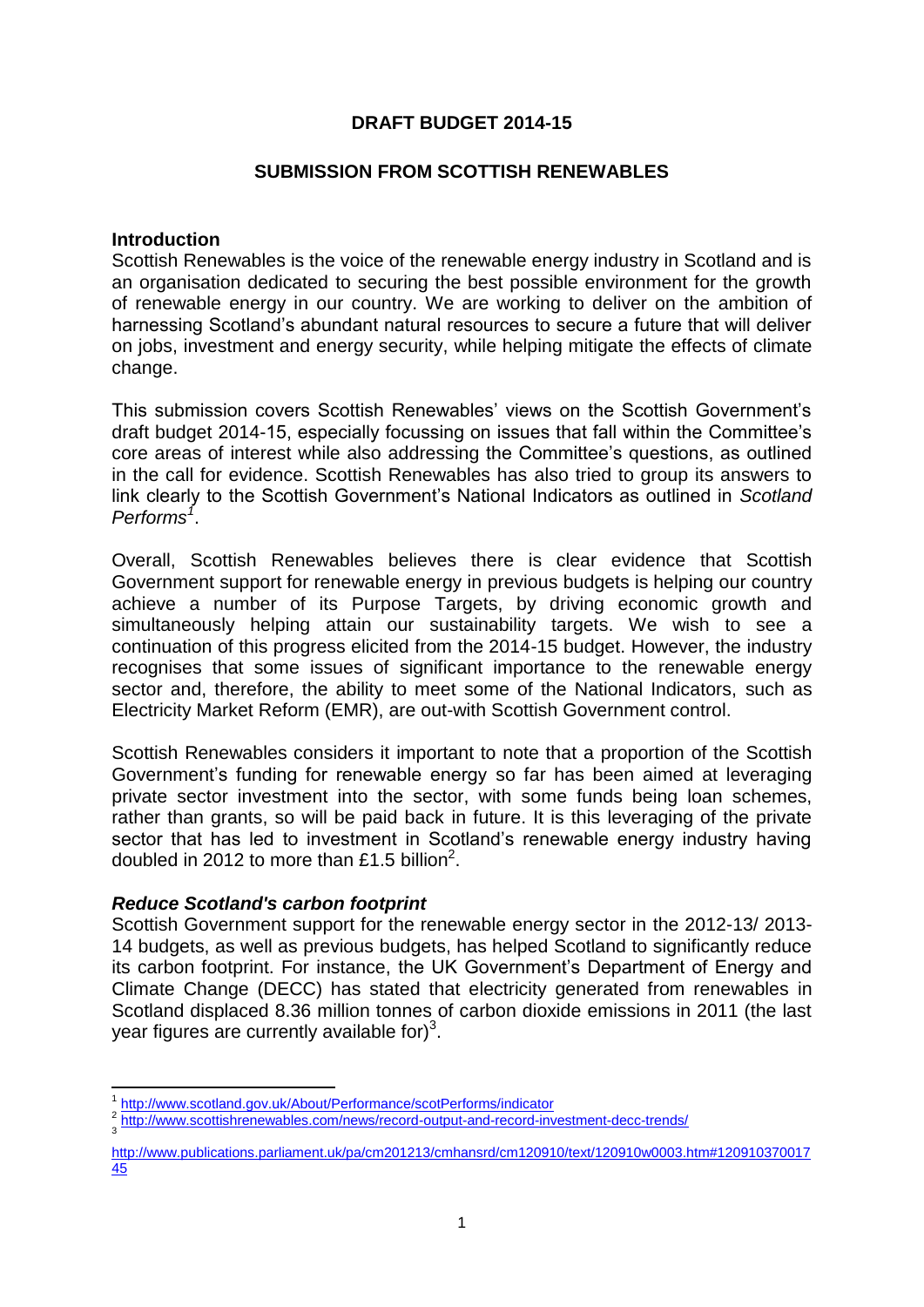However, heating in Scotland currently represents over 50% of total energy demand, produces 47% of Scotland's  $CO<sub>2</sub>$  emissions and accounts for 60% of domestic energy costs. Yet, at present, very little of our heat is generated from renewable sources. Therefore, it is an economic, social and environmental imperative that we encourage different forms of renewable energy technologies to provide clean, sustainable and affordable heat to Scotland's homes and businesses.

#### **Renewable heat**

Scottish Renewables welcomes the Scottish Government's intention to produce a Renewable Heat Generation Statement in 2013 which should clarify the heat output required to meet the Scottish Government's 11% target for renewable heat. Only by increasing the deployment of renewable heating will we be able to meet our renewable energy and climate change targets.

The continuation of Scottish Government's Heat Mapping Programme across local authorities to highlight areas of heat supply and demand should continue to be supported. In addition to individual local authority heat maps, Scottish Renewables would like to see a Scotland-wide heat map to allow a more strategic approach to the development of heat networks in Scotland.

District heat networks have long been used in other European countries to deploy large volumes of renewable and low carbon heat. Despite strong political support, there has been very limited development in Scotland. The District Heating Action Plan recognises the need for further support in this area and it is important that the Budget takes account of this. The continuation of funding schemes such as the District Heating Loan Scheme and Warm Homes Fund will be required to increase the uptake of renewable heat technologies and help to reduce fuel poverty. Further investment towards infrastructure costs will also be needed to expand networks.

In order to more holistically tackle the goal of reducing Scotland's carbon emissions, Scottish Renewables believes that, as well as having a national indicator to 'Increase renewable electricity production', the Scottish Government should also look at bringing in a specific indicator to 'Increase renewable heat production'.

### *Increase renewable electricity production*

 $\overline{\phantom{a}}$ 

In general, Scottish Renewables believes that the Scottish Government's support for the renewable energy sector in 2012-13/ 2013-14 budgets, as well as previous budgets, has helped significantly increase renewable electricity production by providing a positive and stable political and financial framework from which the renewable energy sector can grow. This framework has led to a situation whereby Scotland's renewable energy industry became the second largest source of our electricity generation in 2011, beating both coal and gas for the first time<sup>4</sup>. Scottish Renewables also estimates there are over 11,000 full time equivalent posts currently reliant on the renewable energy sector in Scotland<sup>5</sup>.

We hope the Scottish Government and its partner agencies continue the support they have shown for increasing renewable electricity production in future budgets.

<sup>4</sup> [https://www.gov.uk/government/uploads/system/uploads/attachment\\_data/file/65906/7343-energy-trends](https://www.gov.uk/government/uploads/system/uploads/attachment_data/file/65906/7343-energy-trends-december-2012.pdf)[december-2012.pdf](https://www.gov.uk/government/uploads/system/uploads/attachment_data/file/65906/7343-energy-trends-december-2012.pdf) (p.51)

[http://www.scottishrenewables.com/static/uploads/publications/final\\_sr\\_jobs\\_report\\_21032012\\_-web.pdf](http://www.scottishrenewables.com/static/uploads/publications/final_sr_jobs_report_21032012_-web.pdf)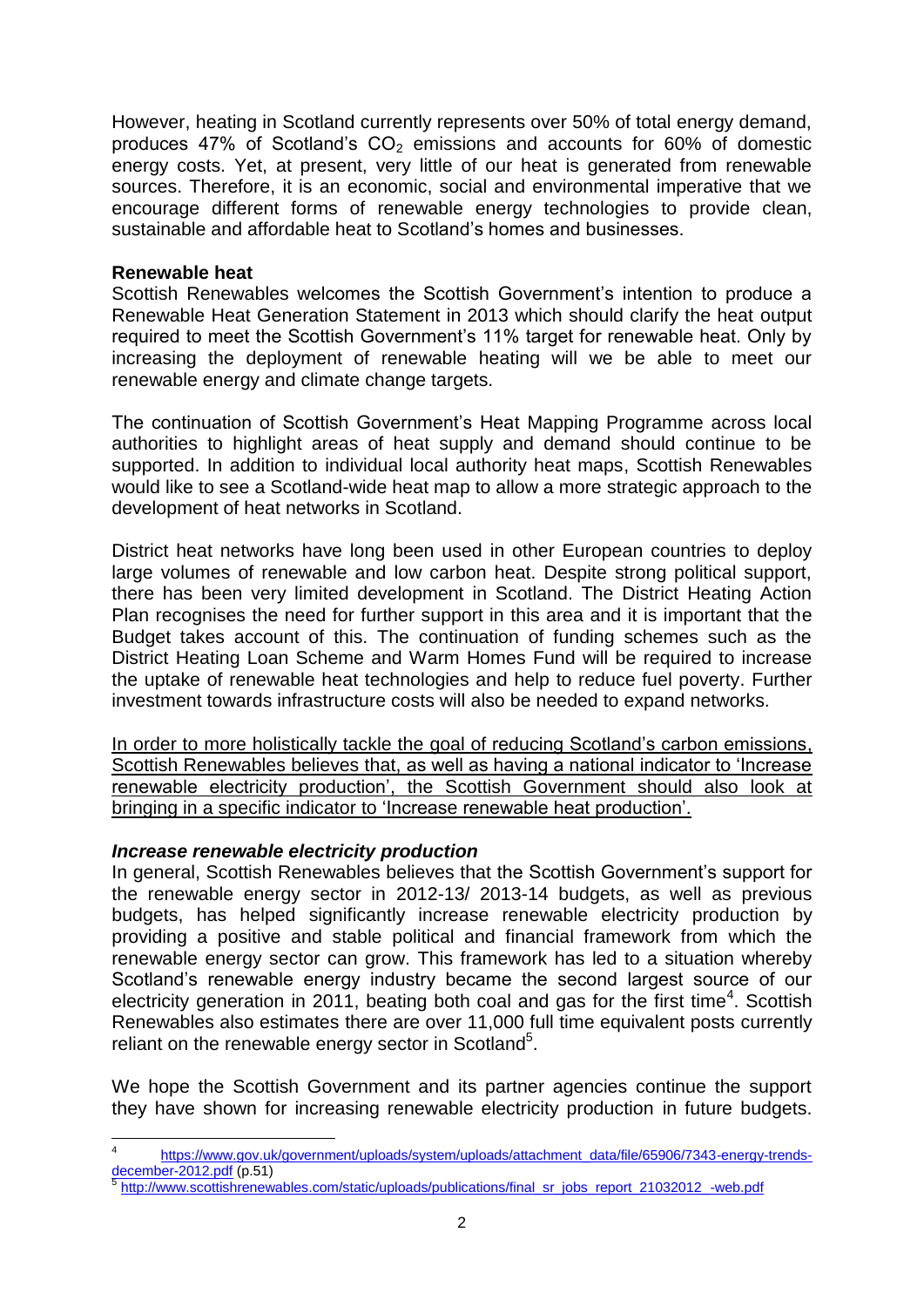Also, in light of delays in developing the relevant electricity infrastructure needed to support the wind, wave and tidal industries, Scottish Renewables hopes the Scottish Government can take additional steps to accelerate this progress.

## **Marine Scotland**

Marine Scotland runs vital environmental research programmes for the offshore renewables industry, helping to fill knowledge gaps in relation to strategic, industrywide areas of uncertainty, ensuring the industry grows in the most environmentally sustainable manner. That work has included support for the Offshore Renewables Joint Industry Project (ORJIP) for offshore wind, and we would like to see a similar programme of works being undertaken for the wave and tidal industry. While the development of the wave and tidal programme of works is at a very early stage, as with ORJIP, it is likely funding support from Marine Scotland will be required.

In addition to these research programmes, Marine Scotland also runs a series of cruise surveys which monitor a variety of parameters including multibeam, sea bed ground truthing and sub-bottom profiling. Data sets from the cruises are uploaded onto Marine Scotland Interactive and provide an invaluable tool for marine energy developers. Resource for the continuation of this programme of works must be secured and ideally increased, to enable an expansion in scope in relation to both geographical coverage and types of survey undertaken.

The key to the successful and timely consenting of offshore renewable energy development is the continued support of Marine Scotland. Given the large volume of consents Marine Scotland's Licensing and Operations Team are currently considering, it is crucial they are properly resourced and equipped to process applications in the Scottish Government's budget.

# **Ports, harbours and manufacturing facilities**

To secure the full social and economic benefits of offshore wind, wave and tidal energy development in the waters around Scotland, as well as from those projects across the UK and Europe, it is imperative that Scotland secures a strong, indigenous supply chain. However, as recognised in the Scottish Government's Offshore Wind Route Map<sup>6</sup>, a key challenge remains unlocking private investment for the development of port and manufacturing facilities.

Manufacturers are unable to commit to plants without orders from developers; orders which developers are unable to place in the absence of consents and visibility of a viable supply chain. If we do not address these issues, Scotland jeopardises its ability to compete with existing European facilities and the thousands of jobs that would be created.

This not only highlights the need for continued support of Marine Scotland's planning and consenting work, but also the need for public investment in infrastructure, namely around ports and harbours. The £70 million National Renewables Infrastructure Fund (N-RIF) was announced in 2010 and aims to leverage significant private sector investment to strengthen port and manufacturing facilities, however we understand that only a small proportion of this fund has been allocated to date.

<sup>–&</sup>lt;br><sup>6</sup> <http://www.scotland.gov.uk/Publications/2013/01/5856>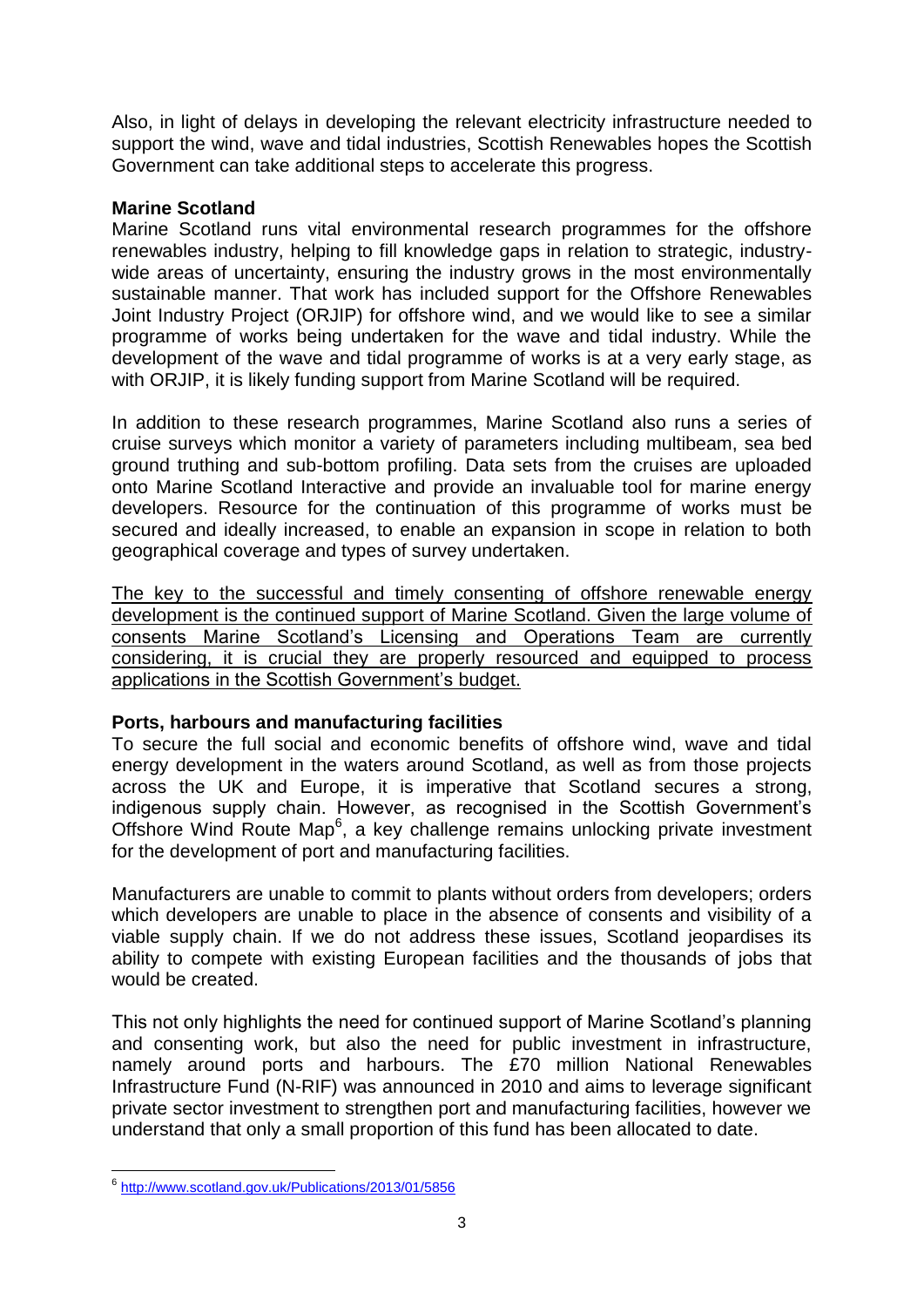It is imperative that the remaining N-RIF monies are secured and allocated to support the National Renewables Infrastructure Plan<sup>7</sup>.

The Offshore Wind Route Map tasks the Scottish Government with allocating funding to deliver a strategic port facility on the east coast of Scotland to facilitate offshore wind development and attract inward investment from the supply chain. This may come from the existing N-RIF, however the Budget should also consider how further government support in this area could reduce the risks for manufacturers and overcome the challenges which they currently face.

# **Wave and tidal – capital and revenue support**

While the wave and tidal sectors have seen unprecedented inward investment over the last 12 months, access to finance remains one of the sectors' most important challenges. As the industry moves towards the deployment of commercial arrays, the risk profile of these developments remains high. As recognised in the Scottish Government's Marine Energy Action Plan<sup>8</sup>, public sector intervention in the form of both capital and revenue support continues to be required.

While discussions around Electricity Market Reform (EMR) continue to progress, there remains a real risk that it will not deliver the level of support required by the wave and tidal industry. It is crucial that Scotland secures the appropriate mix of capital and revenue support mechanisms that will accelerate the development of marine renewables and we wish to see this recognised in the Budget.

The Action Plan recognises that we must build on the £13 million Wave and Tidal Energy: Research, Development and Demonstration Support fund (WATERS) which supported the testing of new wave and tidal prototypes in the seas around Scotland, by providing further support for newer technologies entering the market. The second round of WATERS funding was allocated to five marine energy developers in August 2012 to help them secure an increased share of the growing international marine energy market.

The Scottish Government, in conjunction with Scottish Enterprise and Highlands and Islands Enterprise, is now tasked by the Marine Energy Action Plan with delivering this tailored support for new and emerging technologies. Scottish Renewables, therefore, looks to the budget to ensure the allocation of this funding.

### **Renewable Energy Investment Fund**

**.** 

The Renewable Energy Investment Fund (REIF) is made up of £103 million from Fossil Fuel Levy money that the UK Government released to the Scottish Government in the financial year 2012-13. Investment is focused on wave and tidal, district heating and community renewables projects<sup>9</sup>. While REIF is not expected to spend as much of its funding as expected in 2012/13, this is mainly down to external factors delaying projects, such as the UK Government's Electricity Market Reform

<sup>7</sup> [http://www.scottish-enterprise.com/your-sector/energy/energy-how-we-can-help/renewables-support/energy](http://www.scottish-enterprise.com/your-sector/energy/energy-how-we-can-help/renewables-support/energy-renewable-energy-reports.aspx)[renewable-energy-reports.aspx](http://www.scottish-enterprise.com/your-sector/energy/energy-how-we-can-help/renewables-support/energy-renewable-energy-reports.aspx)

<http://www.scotland.gov.uk/Topics/marine/marineenergy/wave/energyaction>

<sup>9</sup> <http://www.scottish-enterprise.com/~/media/SE/Resources/Documents/PQR/REIF%20Q%20and%20As.pdf>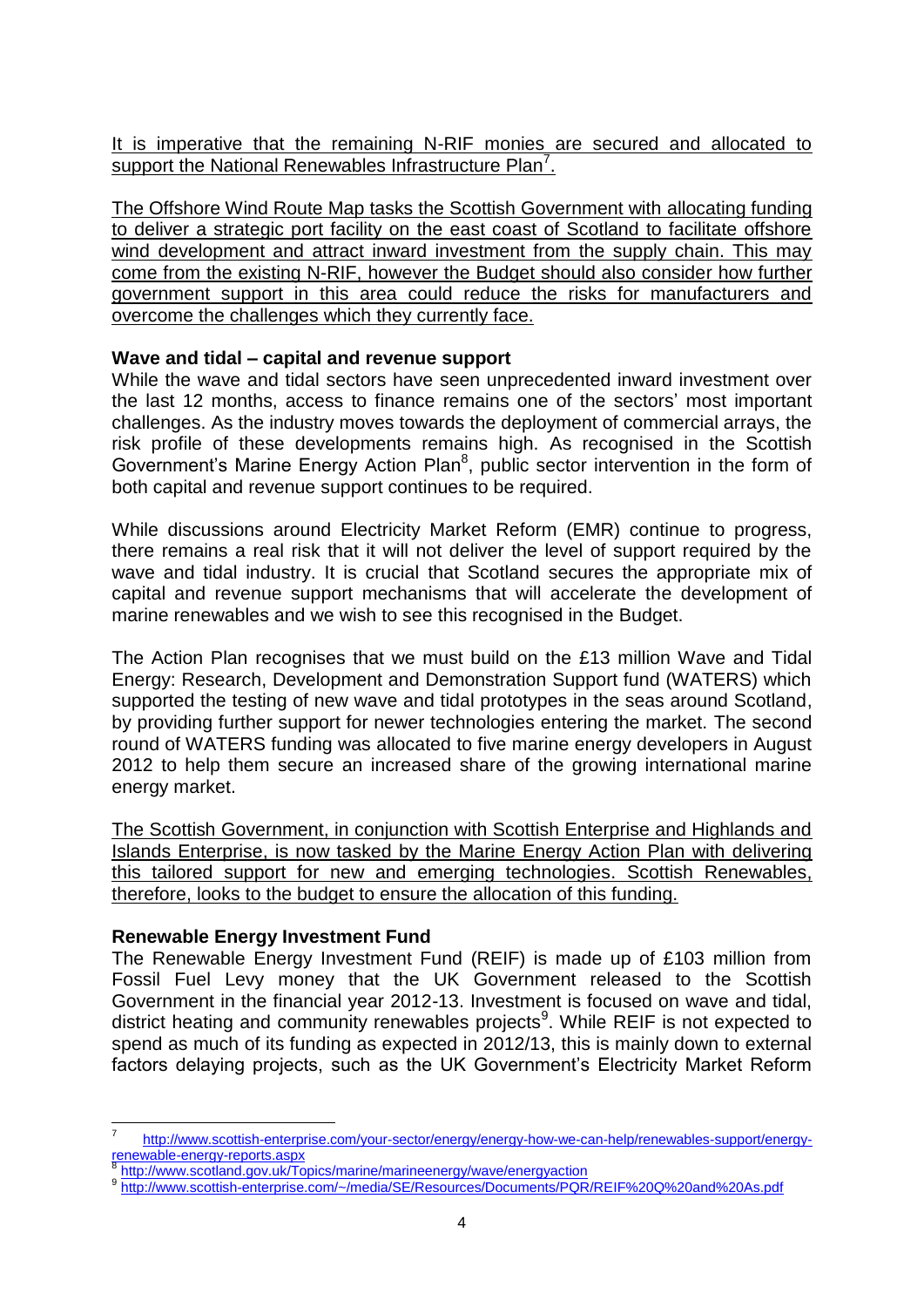(EMR) and the economic recession. However, we would urge for these funds to remain available for renewable energy projects in following years.

The Renewable Energy Investment Fund should be continued in the 2014-15 budget and beyond to meet the investment needs of emerging technologies and community projects.

## **Community renewables**

**.** 

The Scottish Government's Community and Renewable Energy Scheme (CARES) was formed to encourage the local or community ownership of renewable energy across Scotland<sup>10</sup> with an aim of reaching a target of 500 megawatts of installed community and locally-owned renewable energy capacity by 2020.The scheme was previously delivered by Community Energy Scotland (CES) but is now being implemented by the Energy Saving Trust (EST).

Continued collaboration between industry and the EST will allow communities to access expertise within the renewables sector and also ensure that wider pieces of guidance, such as the work on good practice for community benefits and the community benefit register, are completed, monitored and updated as appropriate.

Scottish Renewables hopes that the support given to local communities by CES continues under EST and also looks forward to promoting the benefits of renewables to communities in conjunction with EST.

# **Home Energy Scotland Renewables Loan Scheme**

The Home Energy Scotland Renewables Loan Scheme will help to develop the microgeneration sector by providing support for householders who wish to install a domestic renewables system or connect to a district heating scheme powered from a renewable energy source.

It is important that Scotland continues to support domestic renewables which can offer a valuable addition to Scotland's energy mix whilst reducing householders' reliance on volatile energy prices. Scottish Renewables would therefore like to see continued funding for this programme in the budget.

### *Reduce the proportion of individuals living in poverty*

In Scotland, approximately half of all the energy we use is for heating, but with around 900,000 households – more than 1 in  $3$  – estimated to be in fuel poverty, the need for more innovative, cost-effective means of heating our homes has become an even greater priority. Targeting these homes, for renewable heat installations, will produce the maximum carbon dioxide savings and significantly address fuel poverty in Scotland.

Scottish Renewables, alongside other stakeholders, successfully lobbied DECC to allow Registered Providers of Social Housing access to the domestic RHI so they can receive the financial support necessary to install renewable heat technologies in their properties<sup>11</sup>. However, further funding from the Scottish Government may be

<sup>&</sup>lt;sup>10</sup> <http://www.energysavingtrust.org.uk/scotland/Communities/Community-And-Renewable-Energy-Scheme>

<sup>11</sup> <http://www.scottishrenewables.com/news/scottish-renewables-domestic-rhi-social-landlords/>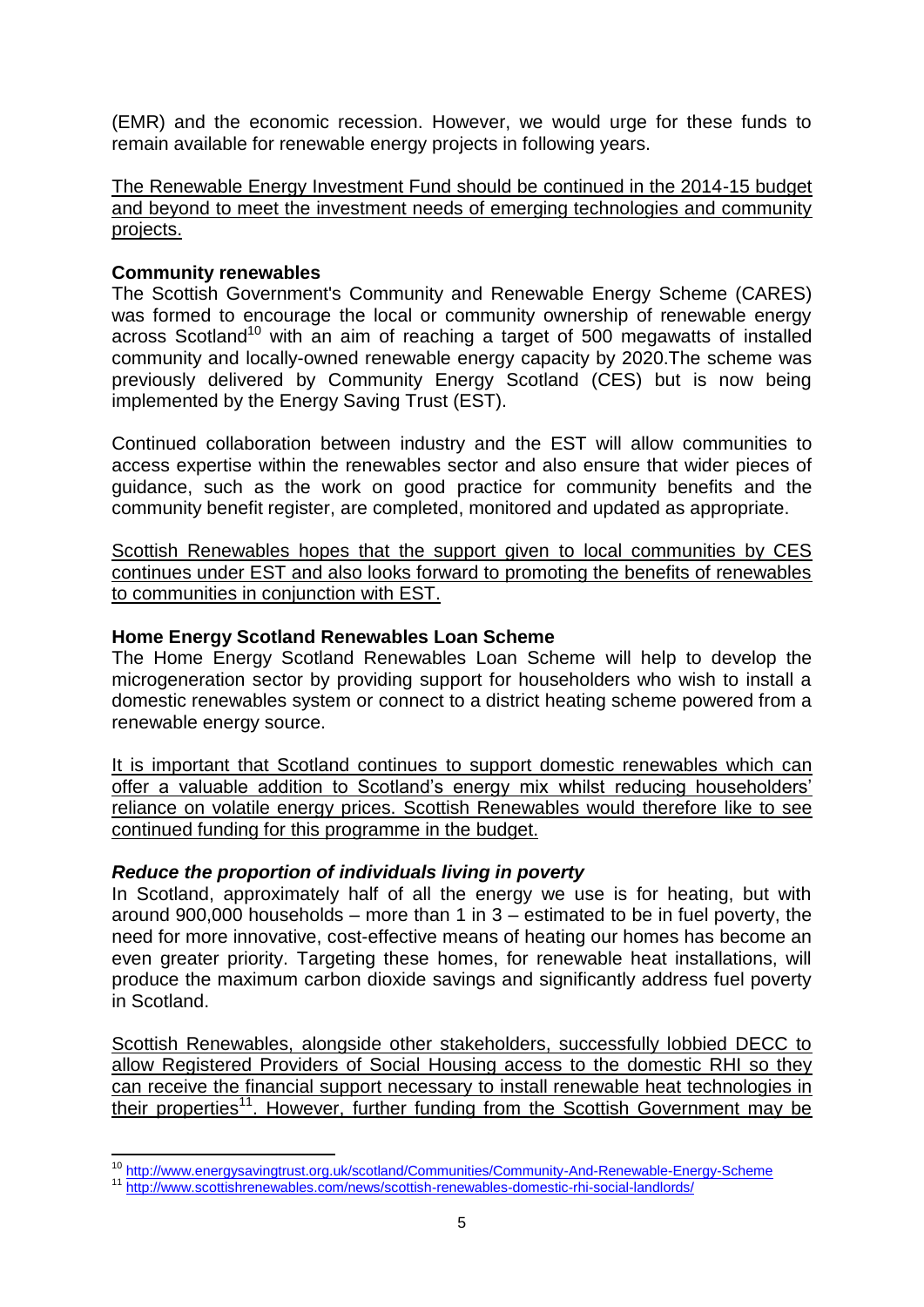required to ensure that those in fuel poverty are properly targeted by the installation of these renewable heat technologies.

## *Increase the number of businesses*

Budget support from the Scottish Government, as well as a generally positive attitude towards renewable energy, has led to a situation whereby a number of multinational companies have decided to make Scotland a key base for their renewable energy operations. Recent examples of international companies choosing to locate in Scotland include Areva<sup>12</sup>, Gamesa<sup>13</sup>, Mitsubishi<sup>14</sup>, and Samsung<sup>15</sup>.

Scottish Renewables would like to see the continuation of the work undertaken by Scottish Enterprise, Scottish Development International and Highlands and Islands Enterprise to bring international companies to Scotland and to support Scottish companies in the renewables sector, and would like to see this recognised in the budget.

# **Non-Domestic Rates**

Another positive move the Scottish Government made was the introduction of the Non-Domestic Rates (Renewable Energy Generation Relief) (Scotland) Regulations 2010. Scottish Renewables fully supports the continuation of this scheme, which provides greatest benefit to smaller-scale and community renewables projects, and which makes a material difference to the economics of these projects.

# *Improve the skill profile of the population*

# *Increase the proportion of young people in learning, training or work*

The Scottish Funding Council continues to invest £300,000 in Scotland's Colleges Energy Industry Partnership. This is proving to be an extremely valuable resource for industry and further education and has shown that it can respond quickly to changing skills requirements from employers, pool expertise and resources, and reduce unnecessary duplication.

Scottish Renewables would like to see continued support and additional resource given to both the Scottish Funding Council and Skills Development Scotland to ensure that the necessary training provision and academic courses are available to meet the industries future needs.

### *Improve knowledge exchange from university research Increase research and development spending*

The Energy Technology Partnership (ETP) consists of around 250 academics and 600 researchers, and is the largest, most broad-based power and energy research partnership in Europe, and it recently established an Energy Industry Doctorate Programme in Renewable Energy and Low Carbon Technologies

**<sup>.</sup>** <sup>12</sup> <http://www.bbc.co.uk/news/uk-scotland-20390785>

<sup>13</sup> <http://www.bbc.co.uk/news/uk-scotland-scotland-business-17489118>

[http://www.heraldscotland.com/business/company-news/mitsubishi-set-to-invest-20m-at-livingston](http://www.heraldscotland.com/business/company-news/mitsubishi-set-to-invest-20m-at-livingston-base.21440776)[base.21440776](http://www.heraldscotland.com/business/company-news/mitsubishi-set-to-invest-20m-at-livingston-base.21440776)

<sup>15</sup> <http://www.scotland.gov.uk/News/Releases/2012/01/samsung31012012>